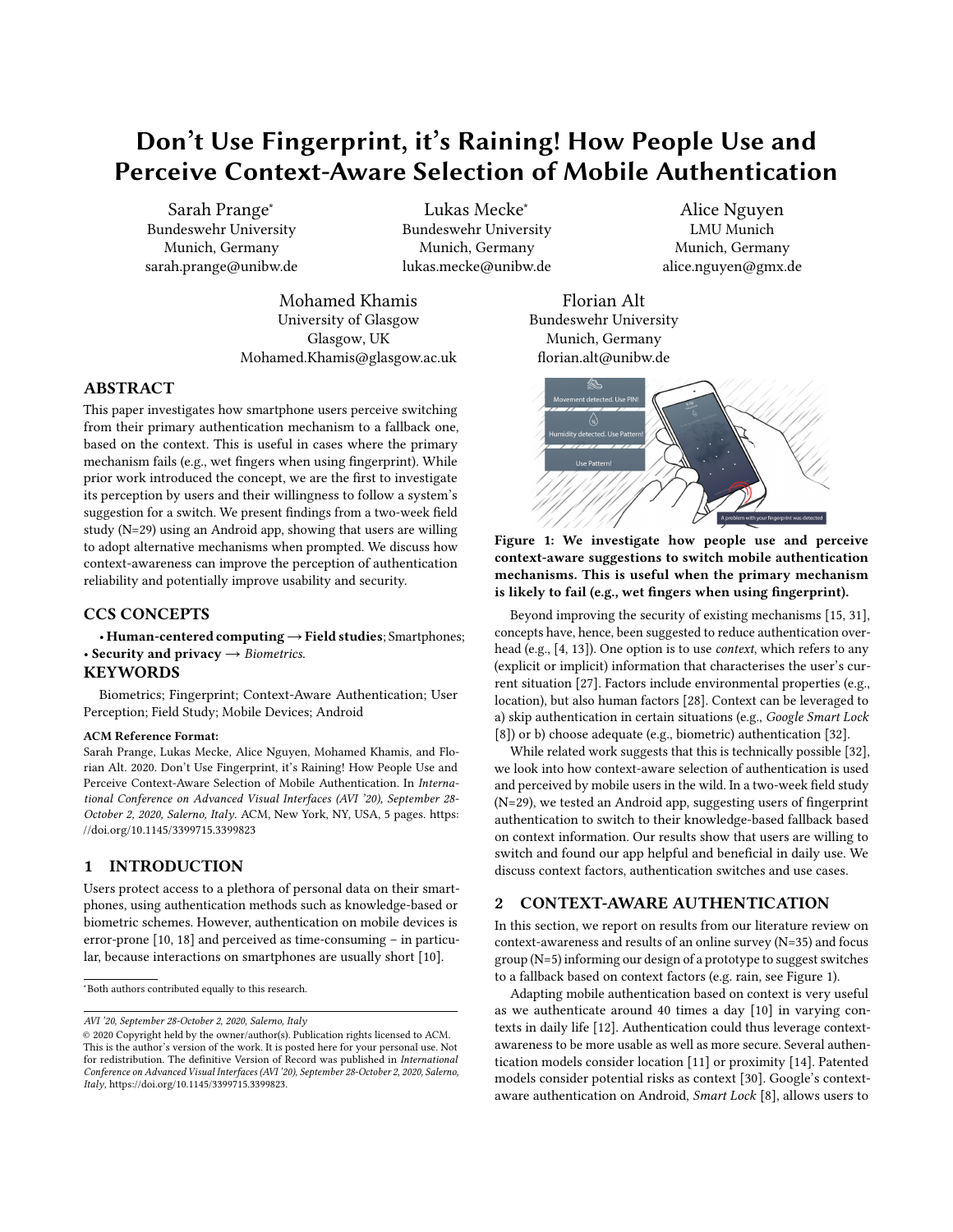AVI '20, September 28-October 2, 2020, Salerno, Italy Sarah Prange, Lukas Mecke, Alice Nguyen, Mohamed Khamis, and Florian Alt

choose contexts in which their phones stay unlocked. Wójtowicz and Joachmiak [\[32\]](#page-4-10) presented a generic model that allows choosing the "optimal biometrics" for mobile authentication based on contextual factors (e.g., no voice biometrics in silent mode).

#### 2.1 Challenges of Daily Authentication

2.1.1 Online Survey. Related work found that fingerprint authentication is sometimes problematic, e.g., while walking, in dark environments or after using moisturiser [\[1,](#page-4-15) [2\]](#page-4-16). Only artificial environments were tested. To understand the contexts in which users encounter difficulties when authenticating on arbitrary devices, we conducted an online survey (N=35, 20 female, mean age=28). We did not limit this to biometrics to get a broad spectrum of experiences.

Respondents were asked to describe any problems they encountered in as much detail as possible, followed by open-ended questions about the context of the incident and the perceived reason behind the problem. We asked for time of day, weather and location as those might have an impact. Participants were recruited via university mailing lists and took part in a raffle for three 20 $\in$  vouchers.

We discarded one response since it did not contain a problem situation. In the remaining 34 responses, smartphone-related issues were predominant (22 out of 34). The majority of those were about issues with lockscreens (14) and fingerprint authentication (12). From those we identified wet or dry fingers as the main source of failed authentication attempts, e.g., P30: "When [my] hands are sweaty the smartphone can't be unlocked using fingerprint. This mostly happens in crowded [public] transport.". Reported contextual causes for wet or dry fingers were temperature (rain or muggy weather), location (kitchen, bathroom, or public transport) and activities (walking, applying moisturiser, washing hands, or exercising).

2.1.2 Focus Group. We conducted a follow-up focus group (N=4, 2 female, mean age=26.3) to further investigate problems with fingerprint and coping strategies. Participants were compensated with 10 $\epsilon$ . We asked about *issues* encountered when authenticating using fingerprint authentication on mobile devices and their coping strategies to overcome said issues. We concluded by collecting feedback on the idea of leveraging context to suggest switches to fallback.

Named problems were dirty/wet fingers, similar to the online survey. Reasons were cooking, winter season (dry fingers) and neurodermatitis. The predominant coping strategy encompassed repeated scanning of the finger. Other options were registering multiple fingers, addressing the problematic state (e.g., drying or moisturising fingers) or using different methods (e.g., a fallback mechanism). Participants were very positive about the suggested switches to fallback based on context information. Their design priorities were saving time (e.g., by omitting the manual swipe gesture to get to the fallback), having visual indication of the currently used method and receiving (brief) explanations for system decisions.

In addition to confirming the online survey's results, we found that switches to fallback mechanisms is not among common coping strategies due to the required effort. However, participants thought positively about alleviating the need to actively switch the authentication method. Overall, participants favoured concepts that are transparent and save time, which aligns with previous work [\[10,](#page-4-1) [19\]](#page-4-17).

#### 2.2 Lessons Learnt

From related work we learn that fingerprint authentication is error prone (e.g., for wet or moisty fingers [\[2\]](#page-4-16)), as also reported by our survey and focus group participants. However, switches to fallback are tedious. We further learn that context can be considered for authentication (e.g., location, proximity or other sensor values [\[11,](#page-4-12) [14,](#page-4-13) [17,](#page-4-18) [30,](#page-4-14) [32\]](#page-4-10)) and that it is technically possible (e.g., choosing biometric mechanisms based on context [\[32\]](#page-4-10)). Thus, several novel authentication mechanisms evolve (cf. this survey [\[29\]](#page-4-19), examples include [\[5,](#page-4-20) [15\]](#page-4-3)) to counteract threats (such as shoulder surfing [\[31\]](#page-4-4)) and/or usability issues. Further directions have been suggested [\[21\]](#page-4-21). Context factors could be leveraged to further increase usability (e.g., use fingerprint when on the go or knowledge in case fingerprint might fail) or prevent threats (e.g., if possible observers are around, use fingerprint instead of knowledge). In addition to confirming prior work, our online survey and focus group show that there is a need for transparent and straightforward ways to switch to fallback mechanisms when authentication is not possible due to contextual factors, such as the user's state, location or activity.

# 3 PROTOTYPE: CONTEXTLOCK

As outlined in section [2,](#page-0-1) we see great potential in leveraging context to (proactively) suggest switches of authentication methods. As a prerequisite for this, the aim of our work is to evaluate user perception towards authentication switches in the wild. While related work showed that choosing an appropriate authentication scheme based on context is possible [\[32\]](#page-4-10), it is not known whether users will follow derived suggestions in the wild. Participants of our focus group also wished for explanation, which was highlighted by prior work to be important for intelligent systems in general (e.g., [\[25\]](#page-4-22)). Indeed, one of the usability heuristics is to maintain the "visibility of the system status" [\[22\]](#page-4-23). Thus, we also investigated in our field study if explaining suggested switches to fallback mechanisms impacts users' decision to follow this suggestion.

### 3.1 Field Study

3.1.1 Apparatus. Informed by our survey and focus group we developed an Android application, ContextLock, to provide suggestions to switch to fallback based on context. Due to Android's security limitations and ethical concerns, we did not replace the lock screen, but simulated a failed fingerprint authentication attempt (by showing a fallback screen) after successful user authentication.

We built an Android fallback authentication screen allowing for PIN [\[26\]](#page-4-24), pattern, and fingerprint [\[20\]](#page-4-25) authentication. The presented fallback was determined by a question in the initial questionnaire to match participants' routine. Fingerprint was provided, as we did not want to force a switch but allow users to retry using fingerprint (which we found to be a common coping strategy) if they wished.

To acquire the user's context, we integrated OpenWeatherMap [\[23\]](#page-4-26) and Google's activity recognition API [\[9\]](#page-4-27). If no fitting context data was available, we randomly chose either "Humidity detected" or "Movement detected" as mock context reason (see Figure [1\)](#page-0-0).

3.1.2 Study Design and Procedure. We designed our study as a two week within-subject field study with the presence of explanation for suggested switch to fallback as independent variable (generic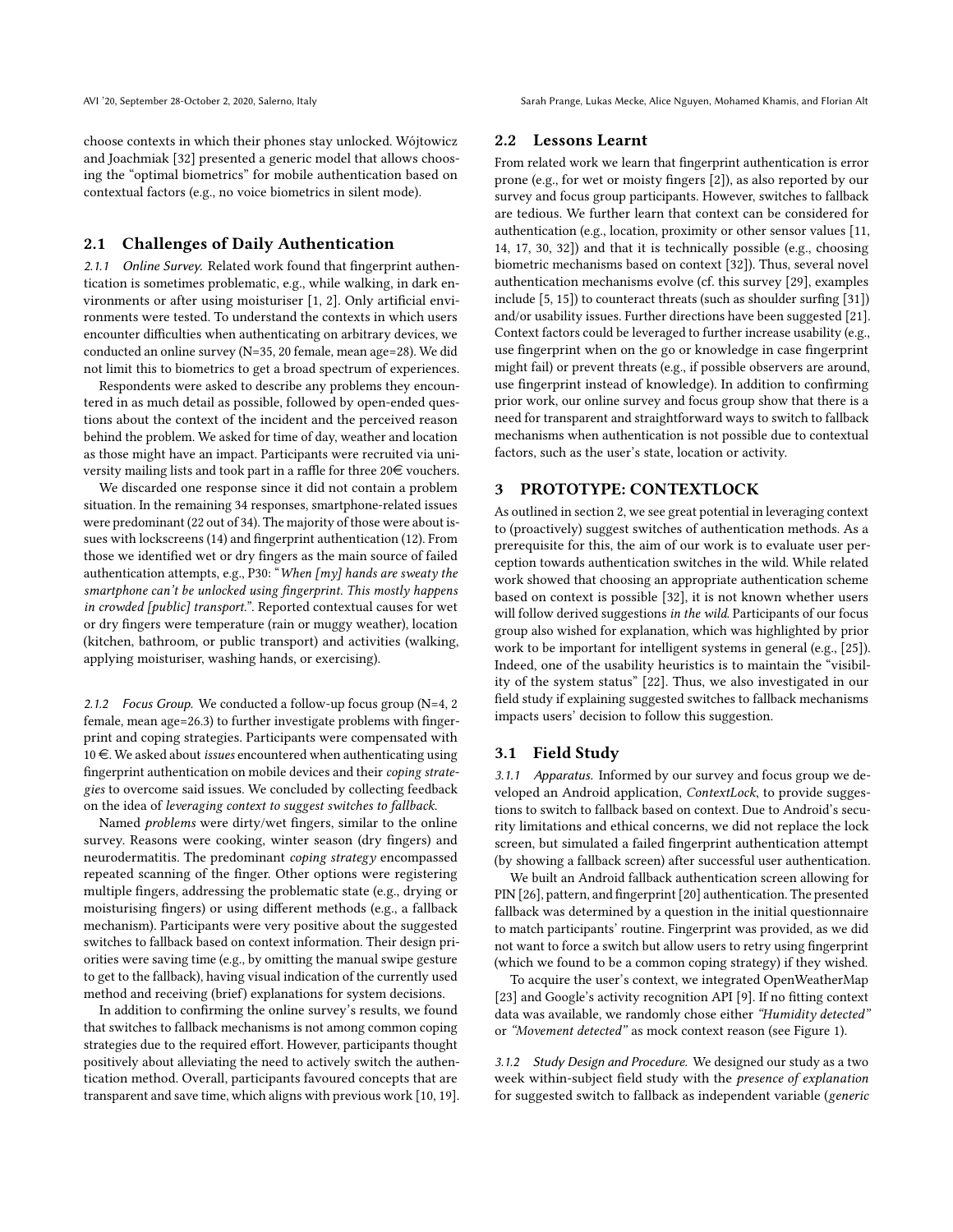#### <span id="page-2-0"></span>Don't Use Fingerprint, it's Raining! How People Use and Perceive Context-Aware Selection of Mobile Authentication AVI '20, September 28-October 2, 2020, Salerno, Italy



Figure 2: Procedure of our two week field study, including all data sources.

vs. explained, cf. Figure [2\)](#page-2-0). Dependent variables were participants' subjective ratings from questionnaires and experience sampling probes as well as decisions on whether to switch to the fallback.

The study duration was initiated and concluded with a questionnaire, asking for demographics and a final comparison of the study conditions. During the study period, participants were presented with a proposed switch to their fallback four times (average authentication failures as reported in the initial questionnaire) in random intervals between 8am and 9pm every day. Explanations were given depending on the current study condition (see Figure [1\)](#page-0-0), which would automatically switch midway through the study. After successful unlock (by either using the suggested fallback or fingerprint) a dismissable experience sampling (ES) questionnaire was shown with 50% probability. Conditions were counterbalanced.

3.1.3 Participants. We recruited participants via university mailing lists and social media. From a total of 42 installations, 29 participants (12 female) between 18 to 45 years (mean=23.6) completed the field study. Participants were located in the UK, Central America, Russia and Italy when using the app. The majority came from Germany. Participants used PIN fallback (16) and pattern fallback (13).

3.1.4 Limitations. Due to strict battery handling on Huawei phones, our application was sometimes terminated by the operating system. To counteract this, we showed an icon in the task bar to indicate that the app was active and kindly asked participants to manually restart it if the symbol disappeared. We analysed all records with at least four (of seven) days of data for each condition.

We decided to trigger our app in certain intervals rather than triggering based on context factors. We made this decision to ensure consistent data collection, though a real application would do it the other way round. Furthermore, our sample was self-selected and biased towards younger European students.

#### 3.2 Results

Data sources were the initial and final questionnaire as well as experience sampling probes (compare Figure [2\)](#page-2-0). Significance was determined using Wilcoxon and McNemar's tests and is reported at a significance level of  $p = .05$ .

3.2.1 Prior Authentication Behaviour. We found the most common coping strategy (stated by 24 of the 29 participants) with fingerprint failure to be switching to the fallback after multiple failed attempts. Less participants would switch immediately (2), try again later (2) or ignore it (1). Some participants reported lockouts (complete loss of access to their device) at least once a day (5) or more than once a week (4). Nine participants experienced lockouts once a month at

most and eleven never encountered this problem. The responses about perceived fingerprint error frequency were also mixed, from once (8) or more than once (7) a day, once (7) or more than once (6) a week, to less than once a month (1).

Overall, this shows that fingerprint errors and, in some cases, resulting lockouts are indeed a problem and there is room for current coping strategies to be improved.

3.2.2 Experience Sampling. After data clean-up, we had a total of 253 complete sets of experience sampling data for the generic version and 261 for the explained version. On a 5-point likert scale (0=strongly disagree; 5=strongly agree) the situational annoyance level was rated as neutral for both versions (generic: M = 2.02, SD  $= 0.976$ ; explained: M = 2.03, SD =1.126). We found no significant difference between the versions.

Though both were rated about neutral, a significant difference can be observed for the perceived *appropriateness* ( $Z = -3.031$ ,  $p =$ .002). The generic design was perceived significantly more adequate  $(M = 2.13, SD = 1.073; explained: M = 1.85, SD = 1.143).$ 

Participants were asked for possible reasons of fingerprint failure while using the generic version of ContextLock. Overall, wet (74) and dirty (62) fingers constituted the majority of perceived reasons. Weather and ambient influences such as rain (5), snow (2), humidity (14) and heat (14) were indicated as influential factors which is in line with prior work [\[32\]](#page-4-10). Other reasons were "movement" and "damaged fingers from climbing". This confirms our survey's results.

3.2.3 Switching Behaviour. We recorded if participants followed our suggestion to switch to their fallback mechanism. We collected 645 datasets for the generic (no explanation) and 611 for the explained design. Users showed no significant differences ( $p > 0.05$ ) in following our suggestion with  $67.13\%$  (SD= 0.470) and  $67.76\%$  $(SD = 0.468)$  of the cases, respectively.

3.2.4 Overall Rating. Figure [3](#page-3-0) shows participants' overall rating of the two conditions with regards to understandability, appropriateness, increased success, less failures, annoyance and if they used the fallback. We found no significant impact of the conditions.

Besides conditional questions, we also asked for overall opinions. In summary, users found ContextLock somehow helpful (median=4), thought that the automatic recommendation was beneficial compared to their current lock screen (median=4) and would use a similar system in the future (median=4). The majority preferred the explained version (22) over the generic one (6); another six participants remained undecided.

15 participants made comments about situations in which they would have wanted ContextLock to activate (but it did not). Reasons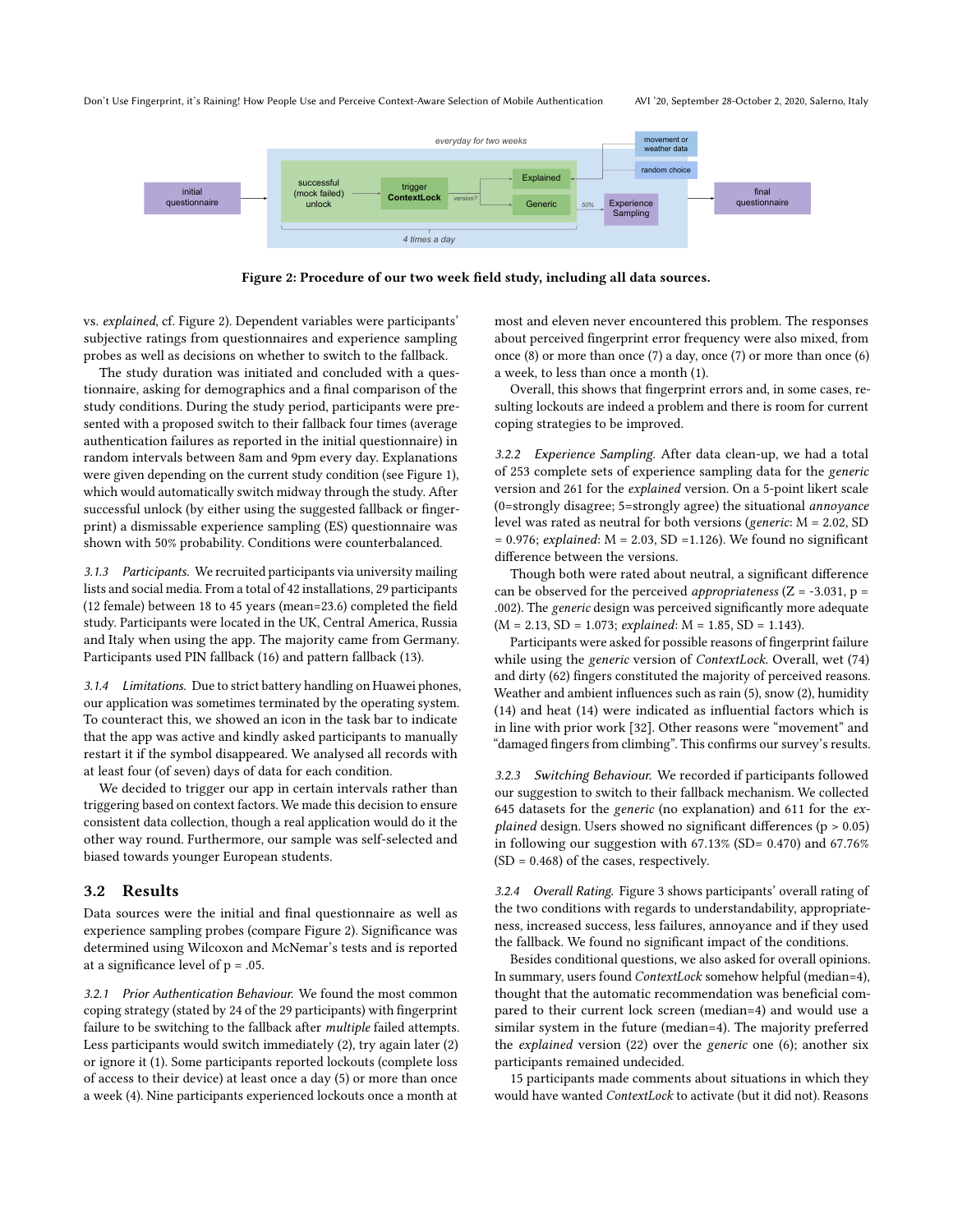AVI '20, September 28-October 2, 2020, Salerno, Italy Sarah Prange, Lukas Mecke, Alice Nguyen, Mohamed Khamis, and Florian Alt

<span id="page-3-0"></span>

Figure 3: Responses for each Likert item in the final questionnaire for the generic (upper)/ explained (lower) version.

were "humid" environments, "wet fingers while walking in the rain" or "misplacement" of the finger on the sensor. Participants also mentioned increased battery usage and a wish to customise ContextLock to more closely resemble their real lockscreen. Three participants liked the usability of the app and two commented to have enjoyed the design. We saw no feedback indicating participants noticed some of the given reasons being random.

3.2.5 Summary. We found no significant differences between app versions but giving explanations was overall preferred. Participants liked the concept and found it useful and worth using in the future. This was also reflected in about 67% of the cases in which participants followed our suggestion and switched to their fallback.

# 4 DISCUSSION

For current biometric authentication mechanisms, users need to switch to a knowledge-based fallback in case the primary mechanism does not work (as expected). This takes time and is annoying to users, as reported in our focus group. We suggest to consider context to switch authentication mechanisms, not only in case fallback authentication is necessary, but on a per use case basis. We now discuss further aspects of our concept as well as opportunities for future work.

### 4.1 Appropriateness of Suggestions

Participants perceived suggested switches significantly less appropriate when they were given an explanation. However, this only holds true for the experience sampling and not the final rating. We believe the reason for this is the use of fake context information (when no real data was available), hampering trust in the system [\[16\]](#page-4-28). While we did not find significant differences, participants rated the explained version more understandable and perceived less failures. It was also rated as the preferred choice. This shows that participants generally appreciate explanations, though the use of real context data would be necessary to make the system transparent (as, e.g., suggested by Nielsen [\[22\]](#page-4-23)). Specific use cases and related context factors are subject to future work.

# 4.2 Extending the Concept

From related work, we learn that environmental as well as technical factors [\[11,](#page-4-12) [27,](#page-4-7) [28,](#page-4-8) [32\]](#page-4-10) may influence context-aware applications and, more specifically, the choice of authentication.

4.2.1 It's Raining vs I'm Tired. We propose to consider not only technical, but also further human factors. This may, on one hand, refer to users' concrete characteristics, as, e.g., hand size has an influence on accuracy of touch interaction [\[3,](#page-4-29) [24\]](#page-4-30). On the other hand, more abstract factors like users' current cognitive and physiological state may be worth considering when choosing authentication. As an example, using fingerprint may be more usable than entering a PIN for switching a song while doing sport. Users who are at home and tired may as well not want to enter a knowledge-based secret, but rather rely on their trusted environment.

4.2.2 Socially-Aware Authentication. Frankel and Maheswaran [\[7\]](#page-4-31) showed that human social interaction is a feasible authentication factor, thus also social context could be leveraged for authentication switches. This may, on one hand, lead to a switch to an easier, potentially less secure mechanism, if trusted entities are present. On the other hand, users may want to hand over their device to someone else. While it is easy to share a knowledge-based secret, a biometric secret cannot be shared. Context-aware authentication could thus switch to knowledge-based models if the device is in the hands of a trusted, but foreign entity.

# 4.3 System vs User-Initiated Switches

Our prototype suggested the switch to knowledge-based fallback, but did not force users to do so. However, our participants did follow the recommendation in the majority of the cases (67%). Other approaches may provide users with the possibility to choose contextfactors to be considered themselves (compare to, e.g., Google Smart Lock or aCapella [\[6\]](#page-4-32)). At the same time, context-aware authentication could also force the switch of authentication mechanism based on appropriate factors. This would not leave the choice to switch to the user, but to the context-aware authentication system.

# 5 CONCLUSION AND FUTURE WORK

In this work, we presented ContextLock, which helped us to understand users' willingness to follow (mock) context-aware suggestions for authentication switches in the wild. From our 14-day field study (N=29), we found that users appreciated ContextLock's suggestions and were wiling to follow them. We suggest to further evaluate context-aware authentication based on human factors to enhance both, usability and security, of mobile authentication mechanisms.

Future work could investigate deploying authentication mechanisms that are more secure but less usable only when there is a significant need according to the context (e.g., when a threat, such as shoulder surfing, is likely).

# ACKNOWLEDGMENTS

This research was supported by the Royal Society of Edinburgh (Award number 65040) and by the Deutsche Forschungsgemeinschaft (DFG) under grant agreement no. 316457582 and 425869382.